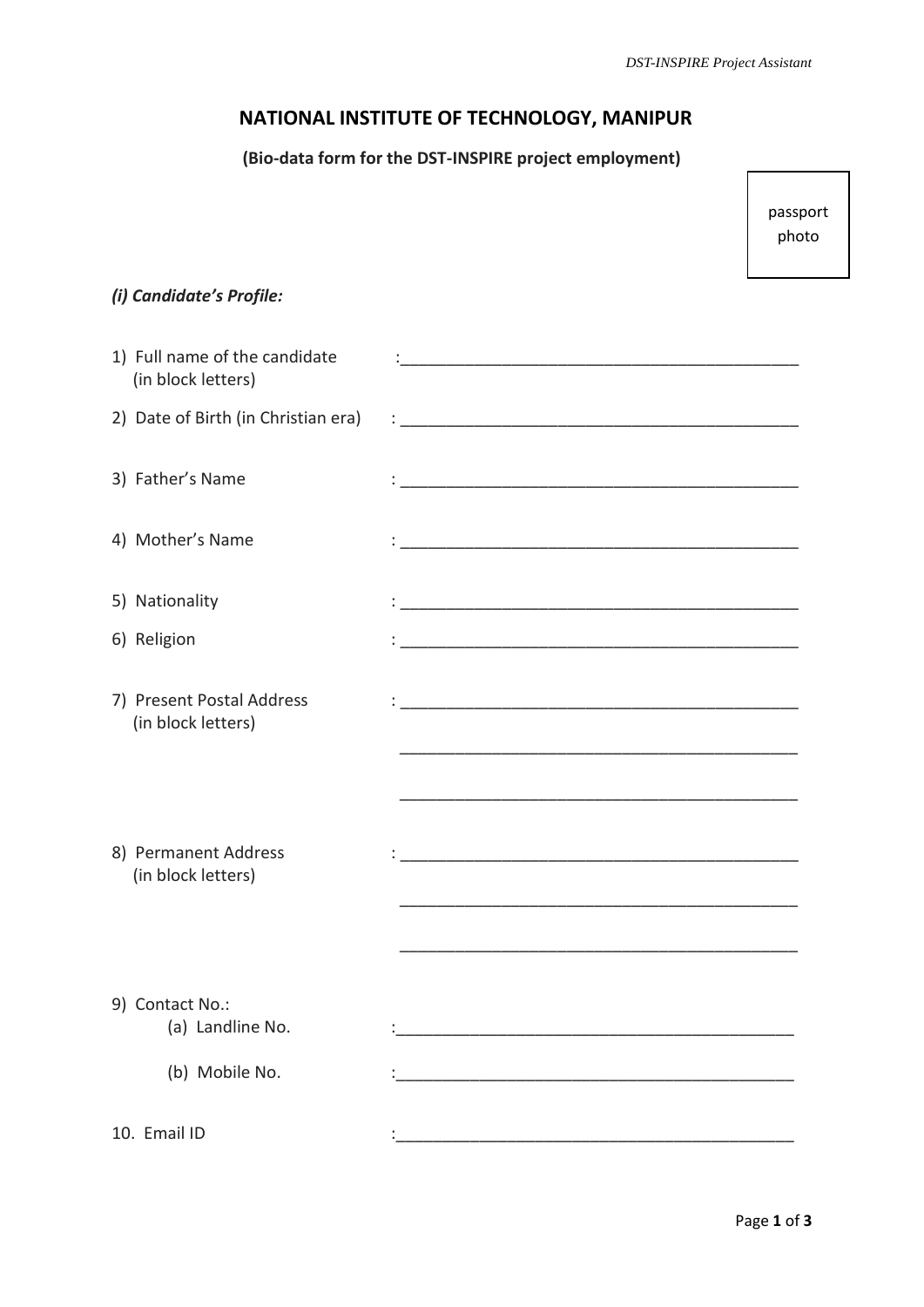| 11. Whether belongs to<br>SC/ST/OBC/PH |                                                                                                                                                                                                                                |  |
|----------------------------------------|--------------------------------------------------------------------------------------------------------------------------------------------------------------------------------------------------------------------------------|--|
| 12. Marital Status                     |                                                                                                                                                                                                                                |  |
| 13. Languages known:                   | (a) Read : $\qquad \qquad$                                                                                                                                                                                                     |  |
|                                        | (b) Write :                                                                                                                                                                                                                    |  |
|                                        | (c) Speak : the contract of the contract of the contract of the contract of the contract of the contract of the contract of the contract of the contract of the contract of the contract of the contract of the contract of th |  |

*(ii) Education qualifications (Starting with the highest degree):*

| Degree awarded /<br>Examination<br>passed ** | <b>Board/University</b> | Year of<br>passing | Percentage of<br>marks obtained /<br><b>CGPA</b> | Subject(s) |
|----------------------------------------------|-------------------------|--------------------|--------------------------------------------------|------------|
|                                              |                         |                    |                                                  |            |
|                                              |                         |                    |                                                  |            |
|                                              |                         |                    |                                                  |            |
|                                              |                         |                    |                                                  |            |

*\*\* Enclose a self-attested photocopy of the Degree certificate and mark statements.*

## *(iii) Topic of Thesis:*

(a) M. Sc.:

(b) Others:

## *(iv) List of publications (if any):*

1.

2.

- 3.
- 4.
- 5.